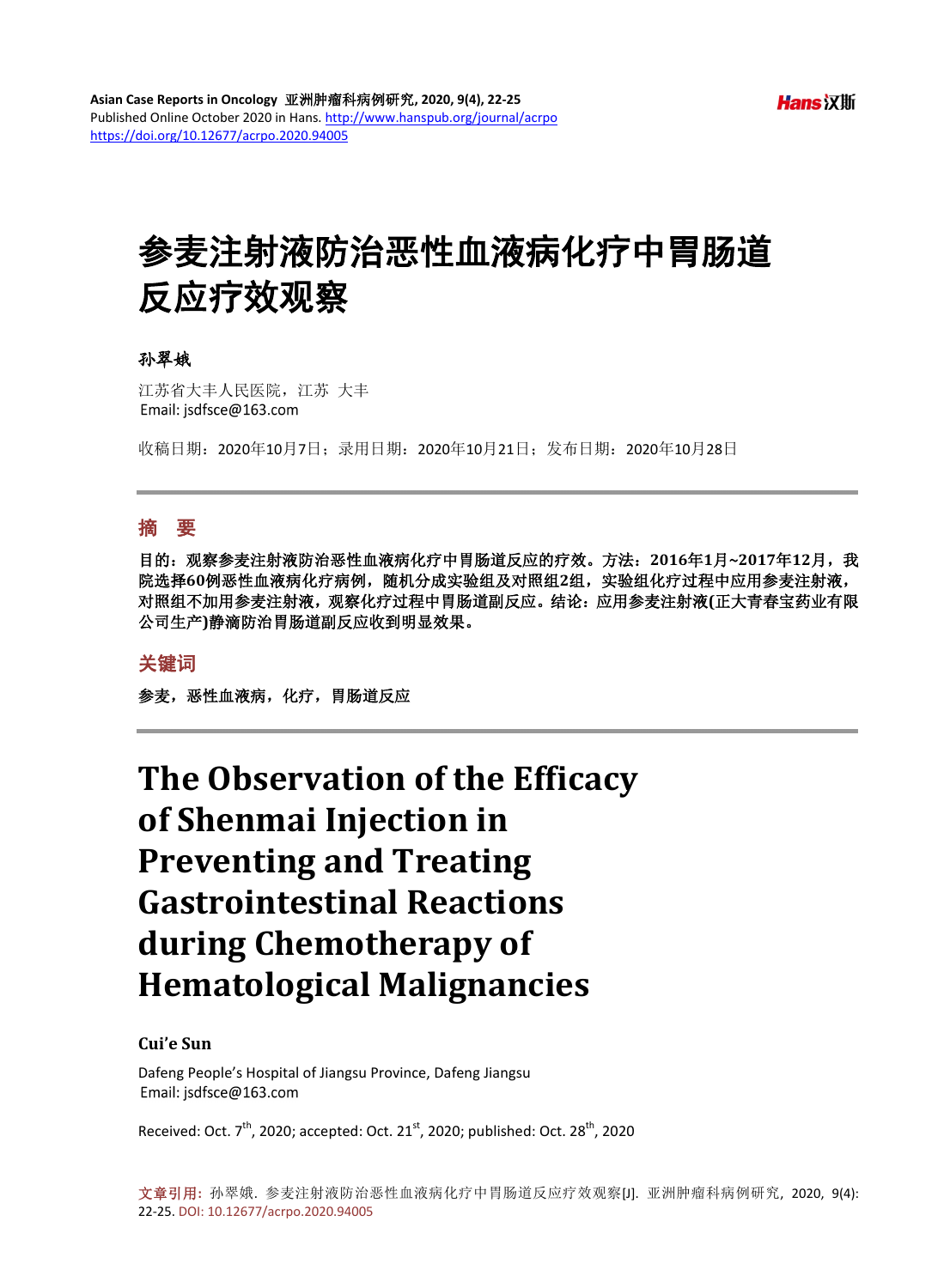#### **Abstract**

**Aim: To observe the efficacy of Shenmai injection in preventing and treating gastrointestinal reactions during chemotherapy of hematological malignancies. Methods: From January 2016 to December 2017, our hospital selected 60 cases of chemotherapy for hematological malignancies and randomly divided them into two groups: an experimental group and a control group. The experimental group was treated with Shenmai injection during chemotherapy, and the control group did not use Shenmai injection. Gastrointestinal adverse effects are observed during chemotherapy. Conclusion: The application of Shenmai injection (produced by Zhengda Qingchunbao Pharmaceutical Co., Ltd.) intravenously in the prevention and treatment of gastrointestinal adverse effects has achieved significant results.**

#### **Keywords**

**Shenmai, Hematologic Malignancies, Chemotherapy, Gastrointestinal Reactions**

Copyright © 2020 by author(s) and Hans Publishers Inc. This work is licensed under the Creative Commons Attribution International License (CC BY 4.0). <http://creativecommons.org/licenses/by/4.0/>  $\boxed{6}$   $\boxed{0}$ Open Access

#### **1.** 前言

血液系统恶性肿瘤和实体肿瘤不同,不适合手术和放疗,大多数都需要化疗,化疗耐受性是影响疗 效的主要因素之一。我们需要通过药物来减轻化疗不良反应,增加机体耐受性,为既定方案取得良好疗 效提供保障和机会。

#### **2.** 资料与方法

#### **2.1.** 一般资料

所选病例 60 人,年龄在 45 周岁~65 周岁之间,均为恶性血液病住院患者,诊断均符合《血液病诊 断及疗效标准》(张之南主编,第 2版,北京科学出版社)。其中,男 35 例, 女 25 例, 急性髓细胞白血病 13 例, 急性淋巴细胞白血病 10 例;恶性淋巴瘤 15 例, 多发性骨髓瘤 15 例, 慢粒急淋变 2 例, 慢淋进 展 3 例, 原发性巨球蛋白血症 2 例, 体能 PS 评分均在 70 分以上, 无胃肠道器质性病变, 膈肌病变, 高 颅压或引起顽固性呕吐相关病因,化疗前一周无恶心呕吐症状,无止吐药物应用史。均对参麦无过敏反 应,60 例病人中,初诊诱导化疗 15 例,早期巩固化疗 25 例,晚期强化治疗 20 例。

#### **2.2.** 化疗方案与止吐药物

急非淋 IA 方案, 伊达比星 8~12 mg/m<sup>2</sup>/d, d 1~3, 阿糖胞苷 0.1 /m<sup>2</sup>/d, d 1~7。急淋 VDP 方案: 长春 地辛 4 mg qw d 1.8.15.22, 柔红霉素 45 mg/m<sup>2</sup>/d,d 1~3, 强的松 1~2 mg/kg/d d 1~14,0.5~1 mg/kg/d,d 15~28; 恶性淋巴瘤,弥漫大 B 细胞淋巴瘤 CHOP 方案:环磷酰胺  $0.5/m^2$  d 1, 表柔比星 60~90 mg/m<sup>2</sup> d 1, 长春 地辛 4 mg d 1, 强的松 1 mg/kg/d, d 1~5, T 细胞淋巴瘤 CHOP 方案, 铜钱, 或 GDP 方案, 吉西他滨 1.0/m<sup>2</sup>/d d 1, 8, 顺铂 30 mg d 1~4, 地塞米松 40 mg d 1~4, 多发性骨髓瘤 VAD 方案, 长春地辛 1 mg/d, d 1~4, 多柔比星 10 mg/d, d 1~4 加或不加硼替佐米 1.3 mg/m<sup>2</sup>, d 1, 4, 8, 11。慢粒急淋变同急淋, 急髓变同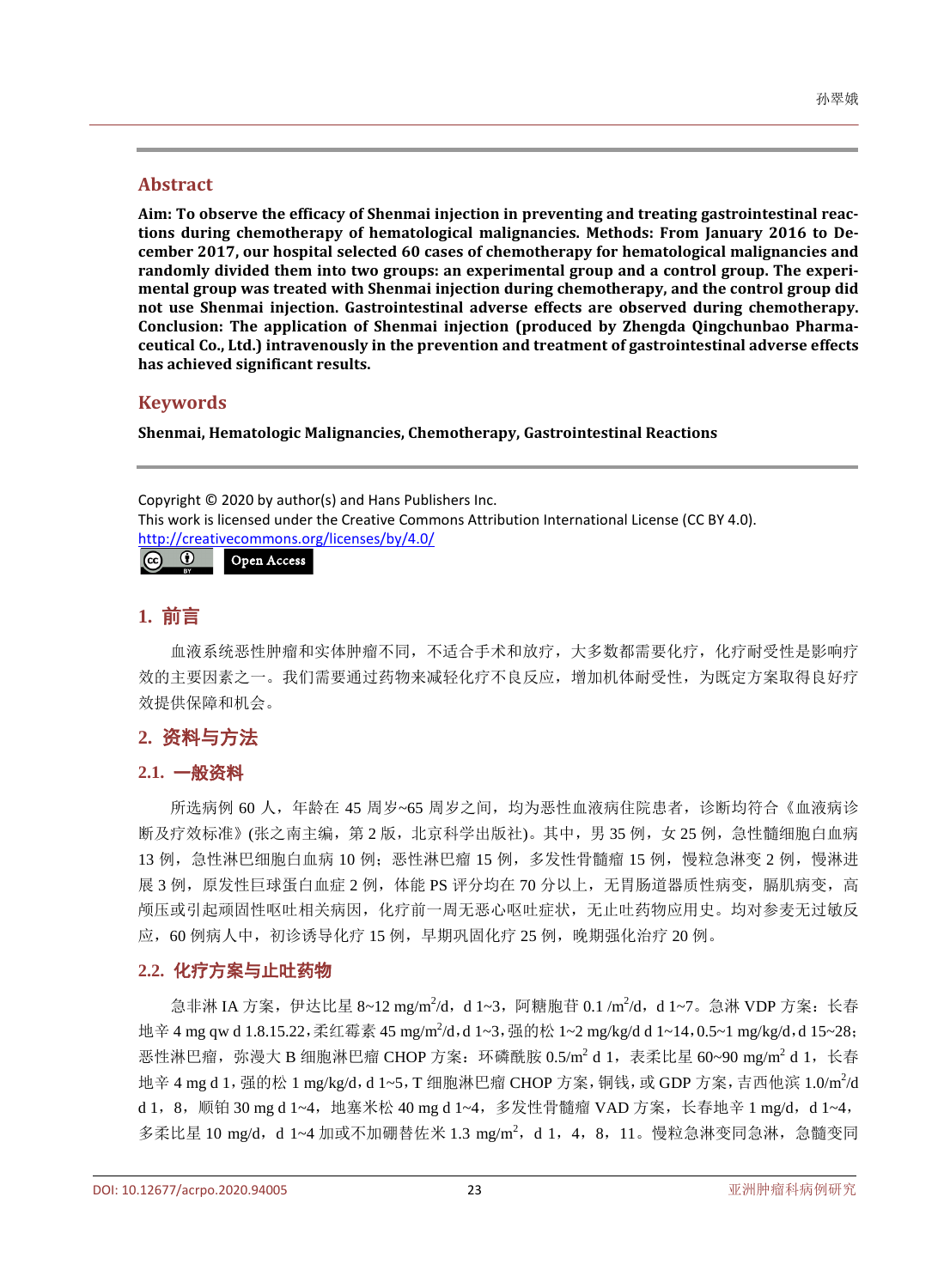急非淋,慢性淋巴细胞白血病进展及原发性巨球蛋白血症化疗方案: FC 方案, 福达拉滨 25 mg/m<sup>2</sup>, d 1~3, 环磷酰胺 250 mg/m2, d 1~3, 化疗药物剂量按个体每平米体表面积用药的中等剂量给药, 止吐药物剂量 按中等剂量给药。60 例病人随机分成参麦组及对照组,参麦组化疗同时给予参麦 40~60 ml/d 于 5%葡萄 糖 250 ml 中, 共 7~10 天, VDP 方案化疗是与化疗同步。

#### **2.3.** 胃肠道副反应分级及疗效评价**[\[1\]](#page-3-0)**

按 WHO 标准观察恶心呕吐表现 0 级,无症状, I 级: 恶心; II 级: 偶尔呕吐; III 级: 频繁呕吐; IV 级,频繁呕吐,难以控制。止吐效果评价: CR: 完全缓解, 无呕吐, PR: 部分缓解, 呕吐 1~2 次/天, 轻度缓解 MR: 3~5 次/天; NR: 无效, 呕吐大于 6 次/天。以 CR + PR 计算有效率。

#### **2.4.** 统计学方法

采用 $X^2$  检验,  $P < 0.05$ , 有统计学意义。

#### **3.** 胃肠道副反应分级及疗效评价观察结果,[见表](#page-2-0) **1**

<span id="page-2-0"></span>**Table 1.** The grade of gastrointestinal reactions and the evaluation of therapeutic efficacy 表 **1.** 胃肠道副反应分级及疗效评价

|          | 实验组 30例   |     | 对照组 30 例   |     |
|----------|-----------|-----|------------|-----|
| 胃肠道副反应分级 | 0级        | 12例 | 0级         | 8例  |
|          | <b>I级</b> | 11例 | I级         | 7例  |
|          | Ⅱ级        | 6例  | Ⅱ级         | 10例 |
|          | Ⅲ 级       | 1例  | Ⅲ 级        | 4例  |
|          | IV 级      |     | <b>IV级</b> | 1例  |
| 止吐疗效评价   | CR        | 12例 | CR         | 8例  |
|          | PR        | 17例 | PR         | 14例 |
|          | MR        | 1例  | MR         | 6例  |
|          | NR        |     | <b>NR</b>  | 2例  |
| 有效率      | 95.00%    |     | 73.33%     |     |

通过上表可以得出结论,实验组止吐有效率明显高于对照组,P < 0.05,有统计学意义。

#### **4.** 讨论

化疗是治疗血液系统恶性肿瘤的主要手段之一,大多数化疗药物均可引起程度不等,不同类型的胃 肠道反应,主要表现为食欲不振,恶心呕吐,腹泻,便秘[\[2\]](#page-3-1),往往严重影响既定方案的顺利完成,化疗 药物在抑制和杀死肿瘤细胞的同时对机体正常细胞也有一定的毒副作用,特别是对增生活跃的组织细胞 如血细胞,胃肠道细胞等[\[3\]](#page-3-2),在化疗时就会产生相应的副反应,所有化疗药物均可引起消化道反应,比 如口腔溃疡,食欲不振,恶心呕吐,腹痛腹泻。参麦注射液由纯中药人参和麦冬提炼而成,药理研究证 明人参具有"适应源"样作用,即能增强机体对有害刺激的防御能力。具有明显的抗应激作用,提高免 疫功能[\[4\]](#page-3-3)。麦冬具有养阴润燥,清热除烦,与人参配伍,能增强人参的作用,以其甘寒之性制约人参之 温性,使其趋于平衡。参麦通过静脉给药,不仅可以迅速进入体内,尽快发挥其药效,同时也避免了化 疗病人口服给药容易引起呕吐的弊病,参麦对白细胞减少疗效亦为显著[\[5\]](#page-3-4),总之参麦注射液配合化疗有